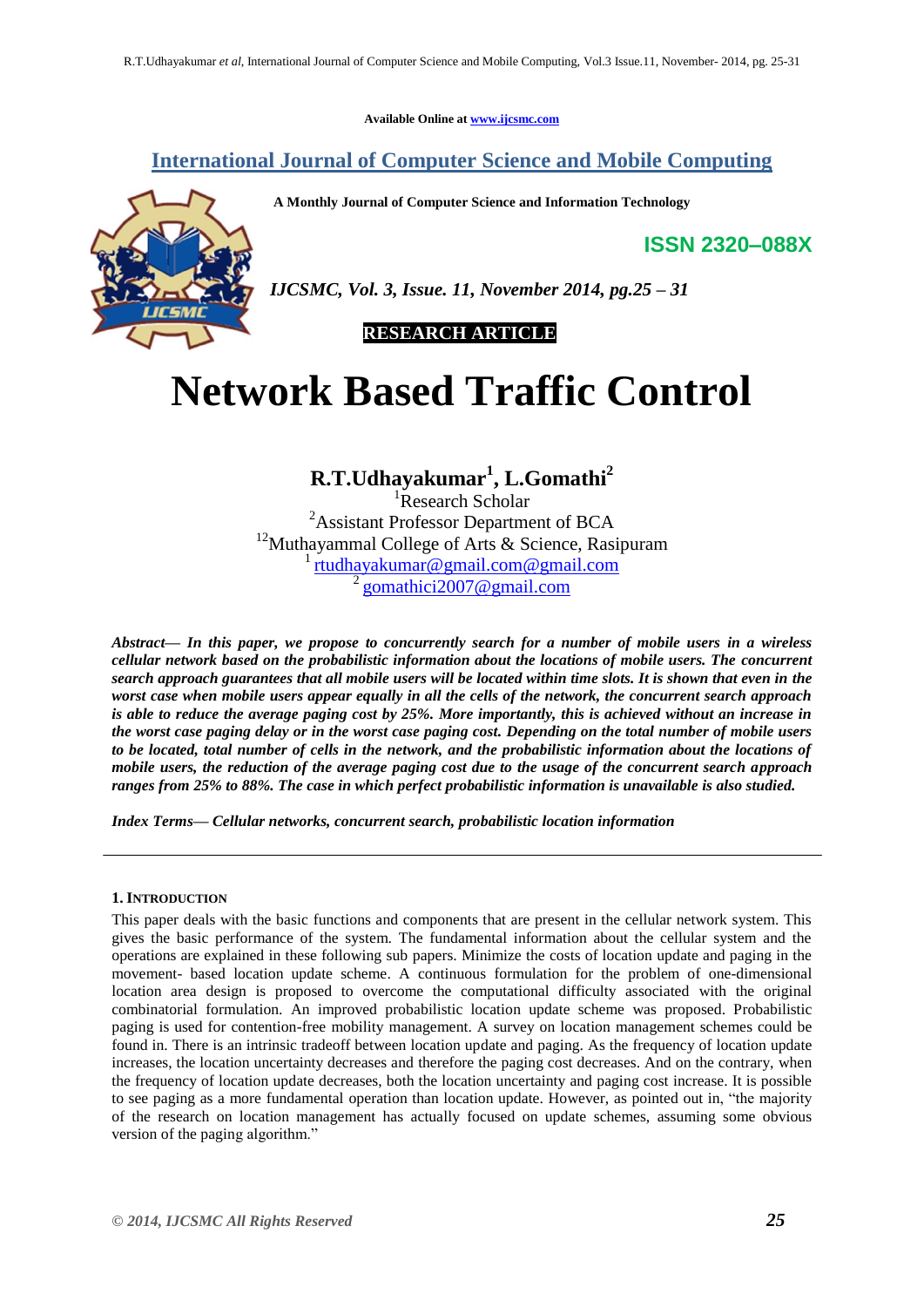## **1.1 Average Paging Cost**

In this section, we show that even when every mobile user resides equally in all the cells, which is the worst case for improvement with the concurrent search scheme, reduction of the average paging cost can still be achieved by concurrent search. In this case, solving independent sequential paging problems can solve the concurrent search problem.

#### **1.2 Connections**

The radio and high-speed data links connect the three subsystems. Each mobile unit can only use one channel at a time for its communication link. But the channel is not fixed; it can be any one in the entire band assigned by the serving area, with each site having multichannel capabilities that can connect simultaneously to many mobile units. The radio link carries the voice and signalling between the mobile unit and the cell site.



## **2. OPERATION OF CELLULAR SYSTEMS**

This section briefly describes the operation of the cellular mobile system from a customer's perception without touching on the design parameters. The operation can be divided into four parts and a handoff procedure [7].

- Mobile unit initialization
- Mobile originated call
- Network originated call
- Call termination
- Handoff procedure

#### **2.1 Mobile unit initialization**

When a mobile user activates the receiver of the mobile unit, the receiver scans 21 set-up channels which are designated among the 416 channels. Then it selects the strongest and locks on for a certain time. Since each site is assigned a different set-up channel, locking onto the strongest set-up channel usually means selecting the nearest cell site. This self-location scheme is used in the idle stage and is user-independent.

The disadvantage of the self-location scheme is that no location information of idle mobile units appears at each cell site. Therefore, when the call initiates from the land line to a mobile unit, the paging process is longer.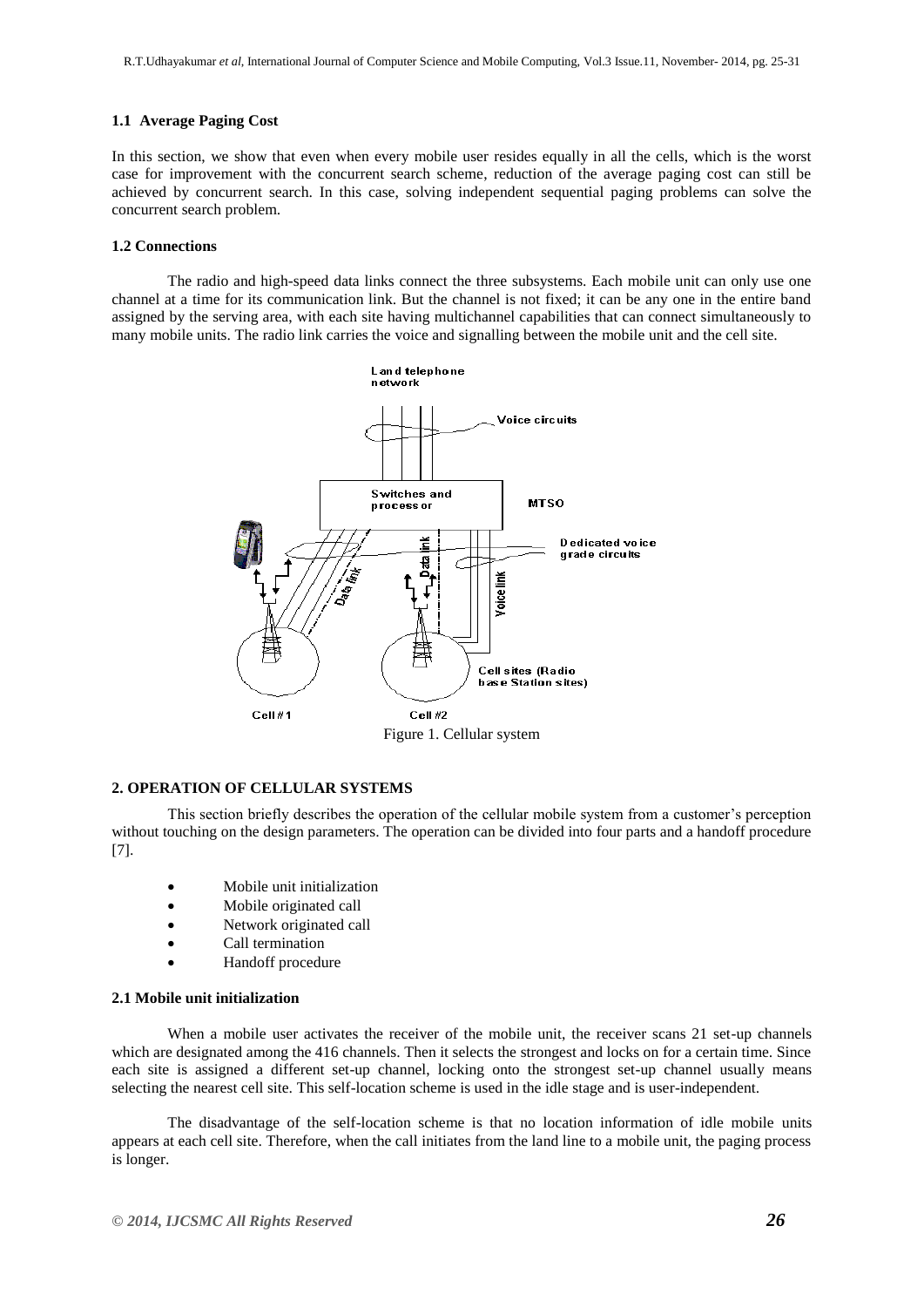Since a large percentage of calls originate at the mobile unit, the use of self-location schemes is justified. After 60 s, the self-location procedure is repeated. In the future, when land-line originated calls increase, a feature called "registration" can be used.

#### **2.2 Mobile originated call**

The user places the called number into an originating register in the mobile unit, checks to see that the number is correct, and pushes the "send" button. A request for service is sent on a selected set-up channel obtained from a self-location scheme. The cell site receives it, and in directional cell sites, selects the best directive antenna for the voice channel to use. At the same time the cell site sends a request to the MTSO via a high-speed data link. The MTSO selects an appropriate voice channel for the call, and the cell site acts on it through the best directive antenna to link the mobile unit. The MTSO also connects the wire-line party through the telephone company zone office.

#### **2.3 Network originated call**

A land-line party dials a mobile unit number. The telephone company zone office recognizes that the number is mobile and forwards the call to the MTSO. The MTSO sends a paging message to certain cell sites based on the mobile unit number and the search algorithm. Each cell site transmits the page on its own set-up channel.

The mobile unit recognizes its own identification on a strong set-up channel, locks onto it, and responds to the cell site. The mobile unit also follows the instruction to tune to an assigned voice channel and initiate user alert.

#### **2.4 Call termination**

When the mobile user turns off the transmitter, a particular signal (signalling tone) transmits to the cell site, and both sides free the voice channel. The mobile unit resumes monitoring pages through the strongest setup channel.

#### **2.5 Handoff procedure**

During the call, two parties are on the voice channel. When the mobile unit moves out of the coverage area of a particular cell sit, the reception becomes weak. The present cell site requests a handoff. The system switches the call to a new frequency channel in a new cell site without either interrupting the call or alerting the user. The call continues as long as the user is talking. The user does not notice the handoff occurrences. Handoff was first used by the AMPS system, then renamed handover by the European systems because the different meanings in English and American English.

#### **2.5.1 Advantages of Handoff procedure:**

- If the neighbouring cells are busy, delayed handoff may take place.
- When call traffic is heavy, the switching processor is loaded, and thus a lower number of handoffs would help the processor handle call processing more adequately.
- A two-handoff-level algorithm is that it makes the handoff occur at the proper location and eliminates possible interference in the system

To realize that hexagonal-shaped communication cells are artificial and that such a shape cannot be generated in the real world. Engineers draw hexagonal-shaped cells on a layout to simplify the planning and design of a cellular system because it approaches a circular shape that is the ideal power coverage area.

# **3. DEMERITS**

- Increase in average paging cost
- Sequential searching of mobile users
- In Worst case, Paging delay

In earlier systems, the location of the mobile user is found by searching each and every cell of the cellular network for a single user. After locating that particular user the system goes for searching the next user. This will take more time to search a user one by one and to locate. Thus it increases the paging time. This will decrease the performance of the system.

To reduce the searching time and increase the system performance the dynamic searching algorithm is implemented. This will reduce the paging time and cost.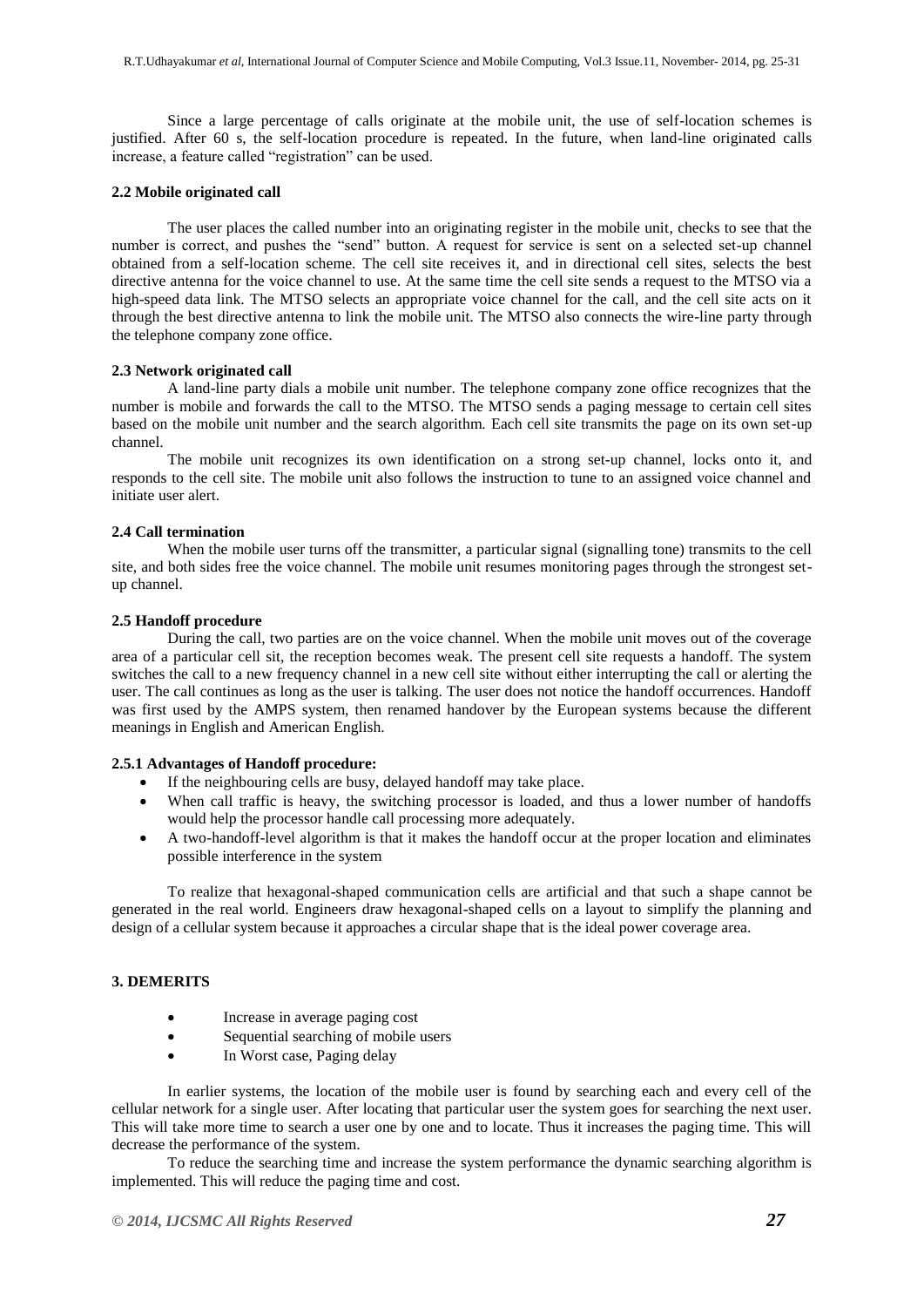# **3.1. Existing system**

In a cellular network, when there is a call to a mobile user arrives, a mobility management scheme is present which is responsible for finding the current cell in which the mobile user resides. A mobile management scheme constitutes of a location update scheme and a paging scheme [5].

- Inefficient paging scheme
- Paging delay
- Paging cost
- Sequential searching

Inefficient paging scheme occurs due to randomly searching of mobile user in a particular zone. Sometimes if the mob XISTING Stile user make call to the destination they hear busy tone even in the best case. This is due to searching of mobile user randomly in each cell. Thus it leads to delay occur in searching process and it increases the paging cost for searching the mobile user. Currently they are using the sequential searching process. This increases the time taken to search a mobile user in a cellular network.

## **3.2. PROPOSED SYSTEM**

In proposed system, it searches a number of mobile users concurrently in a wireless cellular network based on the probabilistic information about the location of mobile users [4]. This approach guarantees that all k mobile users will be located within k time slots and it reduces the average paging cost. This is achieved without increasing the worst case paging delay or the worst case paging cost. Depending upon the number of mobile users to be located, total number of cells in the network and the probabilistic information about the locations of mobile users, the reduction of average paging cost is due to the usage of the concurrent search approach ranges from 25% to 88% [5].

- Conditional probability Heuristic Algorithm
- Dynamic searching
- Cost estimation

To overcome these problem which is specified in the existing system go for the concurrent searching scheme .In this scheme the system searches two or more number of mobile users at a single time slot. Each cell is searched for a mobile user in a time slot. So it can easily overcome all the problems.

In this proposed system, it is applicable to all the wireless technology that is GSM, TDMA and CDMA. Each and every technology uses some additional features to this system. This system is capable for all the current systems and is mainly designed for matching the current and future technology. The algorithm is also focused on the future.

## **4. Global System for Mobile Communication (GSM)**

GSM's air interface is based on narrowband TDMA technology, where available frequency bands are divided into time slots, with each user having access to one time slot at regular intervals. Narrow band TDMA allows eight simultaneous communications on a single 200 KHz carrier and is designed to support 16 half-rate channels. The fundamental unit of time in this TDMA scheme is called a burst period and it lasts 15/26 ms (or approx. 0.577 ms). Eight burst periods are grouped into a TDMA frame (120/26 ms, or approx. 4.615 ms), which forms the basic unit for the definition of logical channels. One physical channel is one burst period per TDMA frame. A GSM mobile can seamlessly roam nationally and internationally, which requires that registration, authentication, call routing and location updating functions exist and be standardized in GSM networks.

GSM offers a variety of data services. GSM users can send and receive data, at rates up to 9600 bps, to users on POTS (Plain Old Telephone Service), ISDN, Packet Switched Public Data Networks, and Circuit Switched Public Data Networks using a variety of access methods and protocols, such as X.25 or X.32. Other data services include Group 3 facsimile, as described in ITU-T recommendation T.30, which is supported by use of an appropriate fax adapter. A unique feature of GSM, not found in older analog systems, is the Short Message Service (SMS). SMS is a bi-directional service for short alphanumeric (up to 160 bytes) messages. Messages are transported in a store-and-forward fashion [4].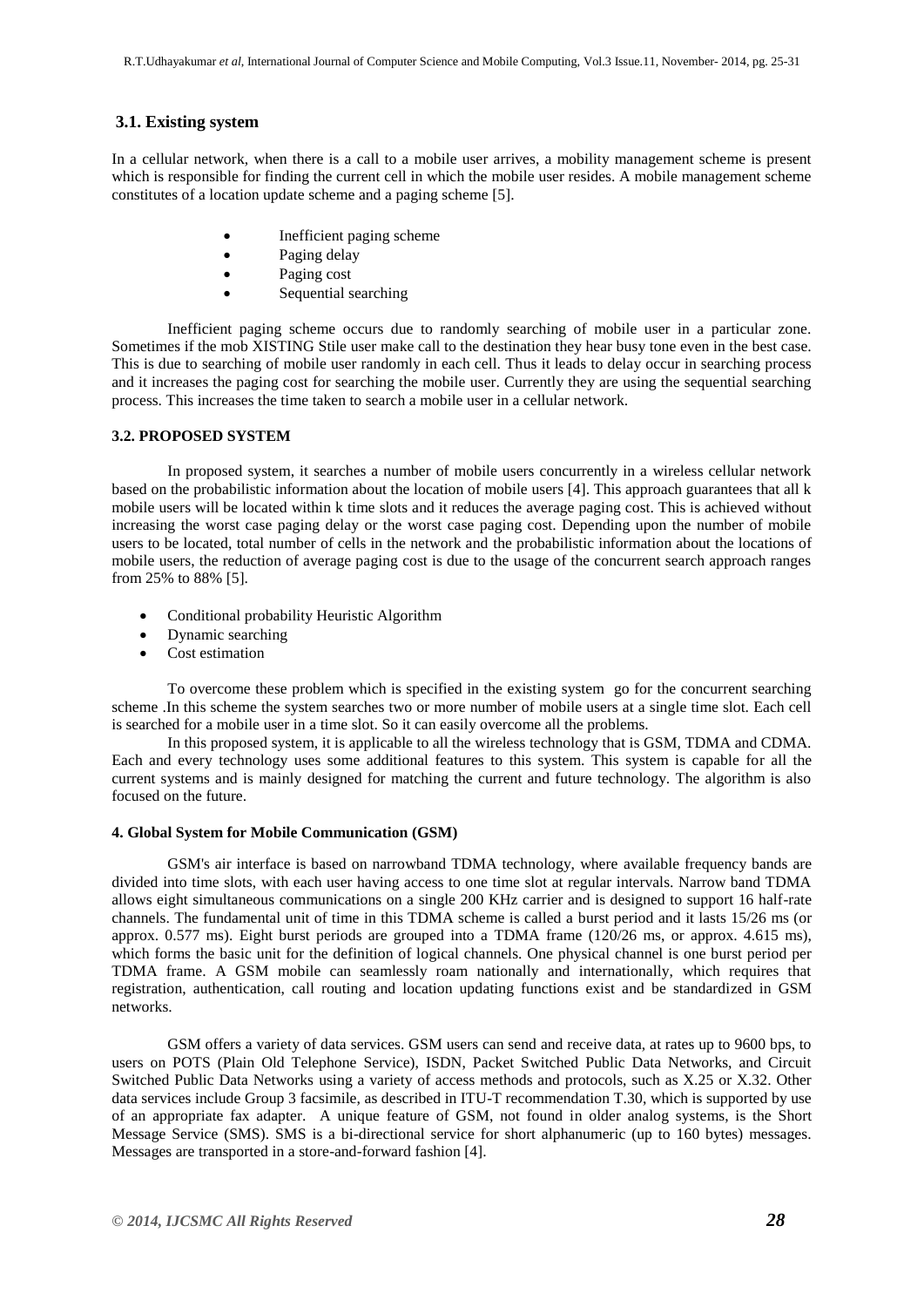For point-to-point SMS, a message can be sent to another subscriber to the service, and an acknowledgment of receipt is provided to the sender. SMS can also be used in a cell-broadcast mode, for sending messages such as traffic updates or news updates. Messages can also be stored in the SIM card for later retrieval. The European version of GSM operates at the 900 MHz frequency (and now at the newer 1800 MHz frequency). Since the North American version of GSM operates at the 1900 MHz frequency, the phones are not interoperable, but the SIMs is Dual-band 900 -1800 and 900 -1900 phones are already released and in production. Tri-band 900 -1800 -1900 GSM phone are expected to be manufactured in the next few years, which will allow interoperability between Europe and North America.

A GSM network consists of mobile stations talking to the base transceiver station, on the Um interface. Many BTS are connected to a BSC via the Abis interface and the BSC connect to the MSC (The core switching network) via the A interface. HLR and VLR provide customized subscriber services and allow seamless movement from one cell to another. The Authentication register and the equipment register provide security and authentication.



**Figure 2Components of GSM**

An OMC and a cell broadcast center allow configuration of the network and provide the cell broadcast service in the GSM network (not shown in the diagram).The voice transmitted on the air interface can be encrypted. The speech is coded at 13kbps over the air interface. Using EFR the voice quality approaches the land line quality [4].

Recent developments like AMR allow speech coding and channel coding to be dynamically adjusted giving acceptable performance even in case of bad radio conditions. The GSM network supports automatic handovers. Since the mobiles are not transmitting or receiving at all times battery consumption can be conserved. Further using DTX and DRX (Discontinuous transmission and reception, mobile transmits or receives only when there is a voice activity detection) batter power can be conserved even more - a highly desirable characteristic of any mobile system. Also since the mobile is not transmitting or receiving at all times, this allows the mobile to listen to control channels and to provide useful information about other channels back to the cell.

#### **4.1 Recent developments and initiatives include:**

- GSM Association together with the Universal Wireless Communications Consortium (UWCC), which represents the interests of the TDMA community, are working towards inter-standard roaming between GSM and TDMA (ANSI-136) networks.
- The majority of European GSM operators plan to implement general packet radio system (GPRS) technology as their network evolution path to third-generation
- MExE will allow operators to provide customized, user-friendly interfaces to a host of services from GSM, through GPRS and eventually UMTS. The first implementations of MExE are expected to support the wireless application protocol (WAP) and Java applications. MExE can extend the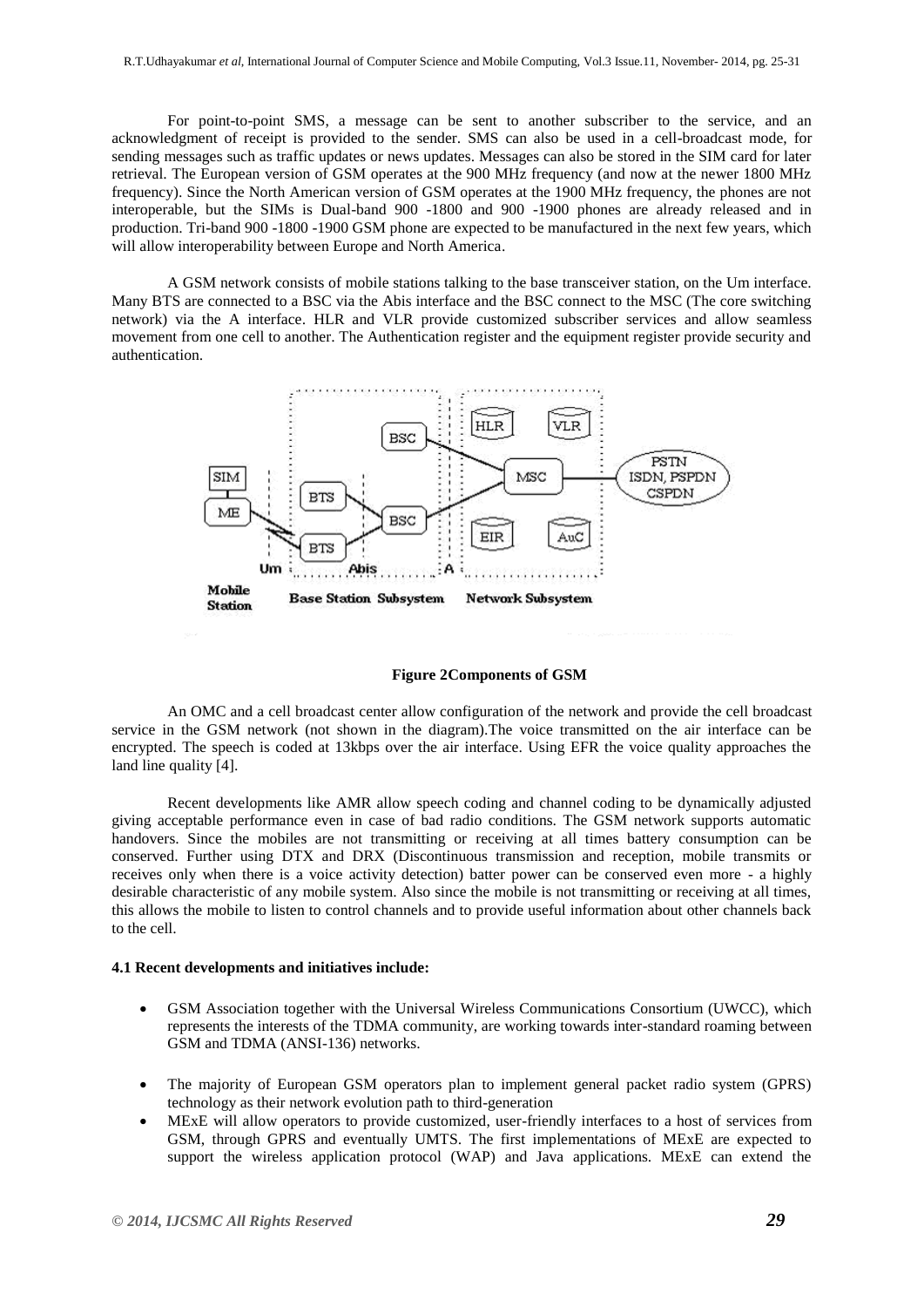capabilities that currently exist within WAP by enabling a more flexible user- interface, more powerful features and security.

- GSM cordless telephone system to provide a small home base station to work with a standard GSM mobile phone in similar mode to a cordless phone. The base station would be connected to the PSTN.
- Number portability will allow customers to retain their mobile numbers when they change operators or service providers
- Location services to standardize the methods for determining a GSM subscriber's physical location
- Tandem free operation where the compressed speech is passed unchanged over the 64 kbps links between the transcoders, hence improving the voice quality.

#### **4.2. Medium Access Control (MAC) Schemes**

MAC algorithms are specifically adapted to the wireless domain. In real systems, The MAC schemes always occur in combinations. A very typical combination is constituted by SDMA/TDMA/FDMA. CDMA can be used in combination with FDMA/TDMA access schemes to increase the capacity of a cell. In contrast to other schemes, CDMA has the advantage of a soft handover and soft capacity [3]. While mobile phone systems using SDMA/TDMA/FDMA or SDMA/CDMA are centralized systems- a base station controls many mobile stations - arbitrary wireless communication systems need different MAC algorithms. Some of the multiple access mechanisms are given below.

#### **5. CONCLUSION**

The concurrent search approach is proposed to locate the k mobile user in t time slot. Conditional probabilistic searching algorithm is used to find the location of mobile users by their probability value in each cell. The performance of the proposed algorithm is studied by simulations. Using this algorithm the paging cost and paging delay is reduced even in the worst case. As the total number of mobile users to be located increases, the performance of the conditional probability heuristic algorithm becomes better. Similarly, as the total number of cells in the network becomes larger, the conditional probability heuristic algorithm produces more reduction in the average paging cost.

#### **REFERENCES**

[1]. D. Munoz-Rodriguez, "Cluster paging for traveling subscribers," in *Proc. 40th IEEE Vehicular Technology Conf.*, May 1990, pp. 748–753.

[2] H. Xie, S. Tabbane, and D. Goodman, "Dynamic location area management and performance analysis," in *Proc. 43rd IEEE Vehicular Technology Conf.*, May 1993, pp. 535–539. 130 IEEE/ACM TRANSACTIONS ON NETWORKING, VOL. 12, NO. 1, FEBRUARY 2004

[3] A. Bar-Noy and I. Kessler, "Tracking mobile users in wireless communication networks," *IEEE Trans. Inform. Theory*, vol. 39, pp. 1877–1886, Nov. 1993.

[4] D. Plassmann, "Location management strategies for mobile cellular networks of 3rd generation," in *Proc. 44th IEEE Vehicular Technology Conf.*, June 1994, pp. 649–653.

[5] A. Bar-Noy, I. Kessler, and M. Sidi, "Mobile users: To update or not to update?," *Wireless Networks*, vol. 1, no. 2, pp. 175–185, July 1995.

[6] C. Rose and R. Yates, "Minimizing the average cost of paging under delay constraints," *Wireless Networks*, vol. 1, no. 2, pp. 211–219, Feb.1995.

[7] U. Madhow, M. L. Honig, and K. Steiglitz, "Optimization of wireless resources for personal communications mobility tracking," *IEEE/ACM Trans. Networking*, vol. 3, pp. 698–707, Dec. 1995.

[8] J. S. M. Ho and I. F. Akyildiz, "Mobile user location update and paging under delay constraints," *Wireless Networks*, vol. 1, no. 4, pp. 413–425,Dec. 1995.